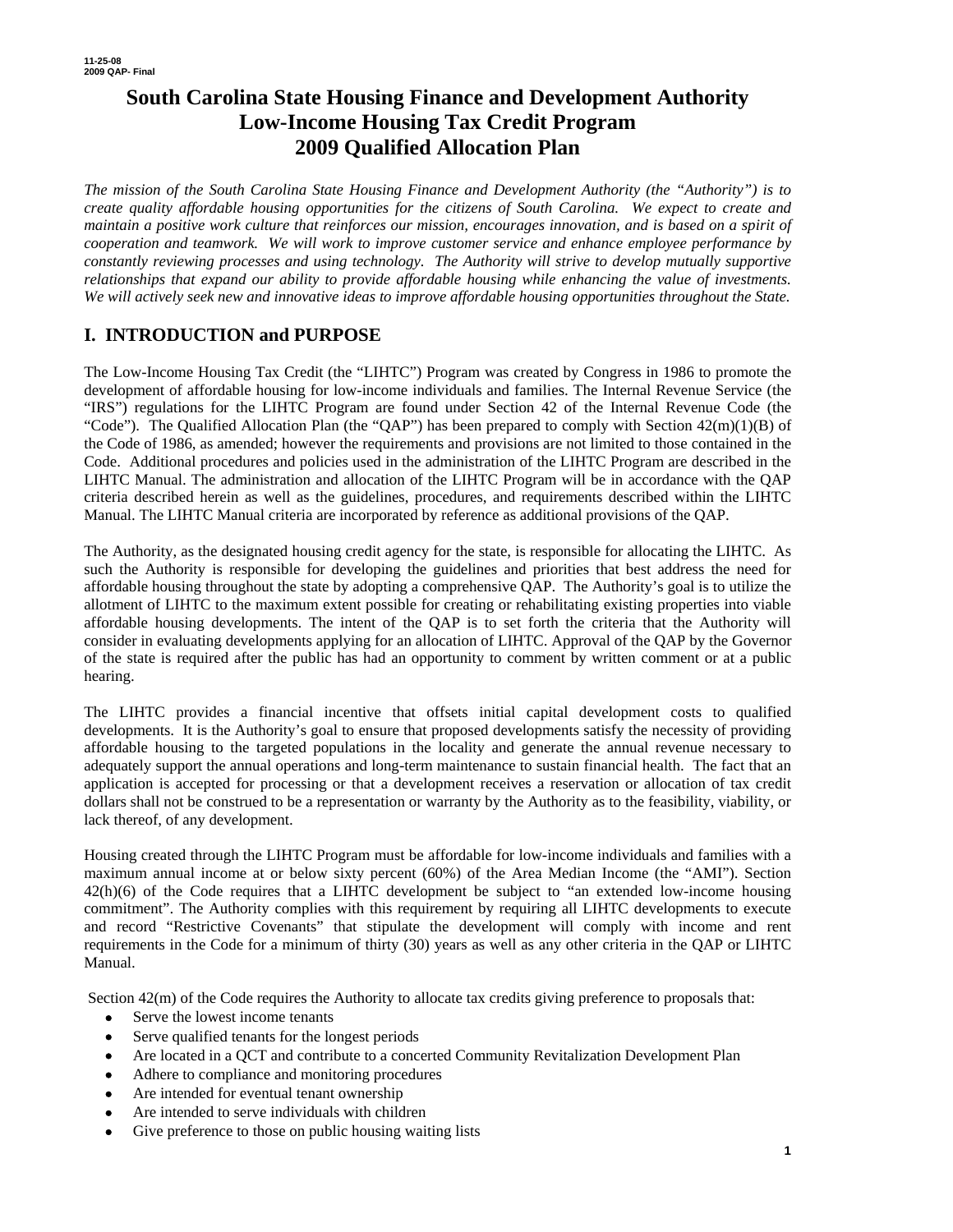**11-25-08 2009 QAP- Final** 

- Are energy efficient
- Have a historic nature

The following criteria will also be considered in the selection process:

- Site Criteria
- **Location Characteristics**
- Financial Characteristics
- **Development Characteristics**
- Targeting Characteristics
- Applicant/Development Team Characteristics

The Authority web site contains general and historical information concerning the LIHTC Program under the Housing Partners, Tax Credit section. The Authority's web address is: www.schousing.com. From time to time, the Authority may post bulletins or public notices to the tax credit web page in response to questions and requested clarifications submitted regarding the LIHTC Program. It is the applicant's responsibility to check the web page for updates. The web page provides a list of past LIHTC allocations and existing developments. LIHTC Program information may also be obtained by calling Laura Nicholson at (803) 896-9190, emailing laura.nicholson@schousing.com, faxing (803) 551-4925, or writing SCSHFDA, LIHTC Program, 300-C Outlet Pointe Blvd., Columbia, SC 29210.

### **II. THRESHOLD EXPERIENCE CRITERIA**

In order to participate in the LIHTC program either the developer(s), general partner(s) in a limited partnership or the managing member(s) of a limited liability company must have experience in one LIHTC development or other successful multifamily rental development of at least seventy-two (72) units or two (2) developments of at least thirty-six units each. Experience in one LIHTC development or other successful multifamily rental development of at least seventy-two (72) units means coordinating the development team in planning, financing and constructing a development through the receipt of Certificates of Occupancy and reaching stabilized occupancy. All developers, general partners or managing members must complete a Previous Participation Certificate (see **Exhibit K**). For developments awarded LIHTCs in which the developer(s), general partner(s) in a limited partnership or the managing member(s) of a limited liability company do not have previous LIHTC experience, the Authority will require that a management company with previous successful LIHTC management experience be hired for a minimum of two (2) years.

Any application submitted by developers, general partners, or managing members who from January 1, 2000 through February 27, 2009 have been removed, debarred, or asked to voluntarily withdraw from a LIHTC partnership and/or have ever returned an entire allocation of LIHTC in South Carolina, other than for reasons beyond their control acceptable to the Authority, is ineligible to participate in South Carolina's LIHTC program.

Any application submitted by developers, general partners, or managing members who have been disqualified from participating in any other state or other allocating agency's LIHTC Program within the past six (6) years, other than for reasons beyond their control acceptable to the Authority, is ineligible to participate in South Carolina's LIHTC program.

Any application submitted by developers, general partners, or managing members who have been reported to the IRS (Form 8823) for uncorrected non-compliance issues by the Authority or other allocating agency's LIHTC administrator, at the Authority's sole discretion, may be ineligible to participate in South Carolina's LIHTC program. The Authority's determination of noncompliance violations is not subject to interpretation, appeal, or final IRS resolution of non-compliance violation.

### **III. CRITERIA for TIER ONE REVIEW**

The Authority, at its sole discretion, may reject a site based on information submitted in the application package, the site review findings, or other information obtained that the Authority determines renders the site undesirable for a LIHTC development.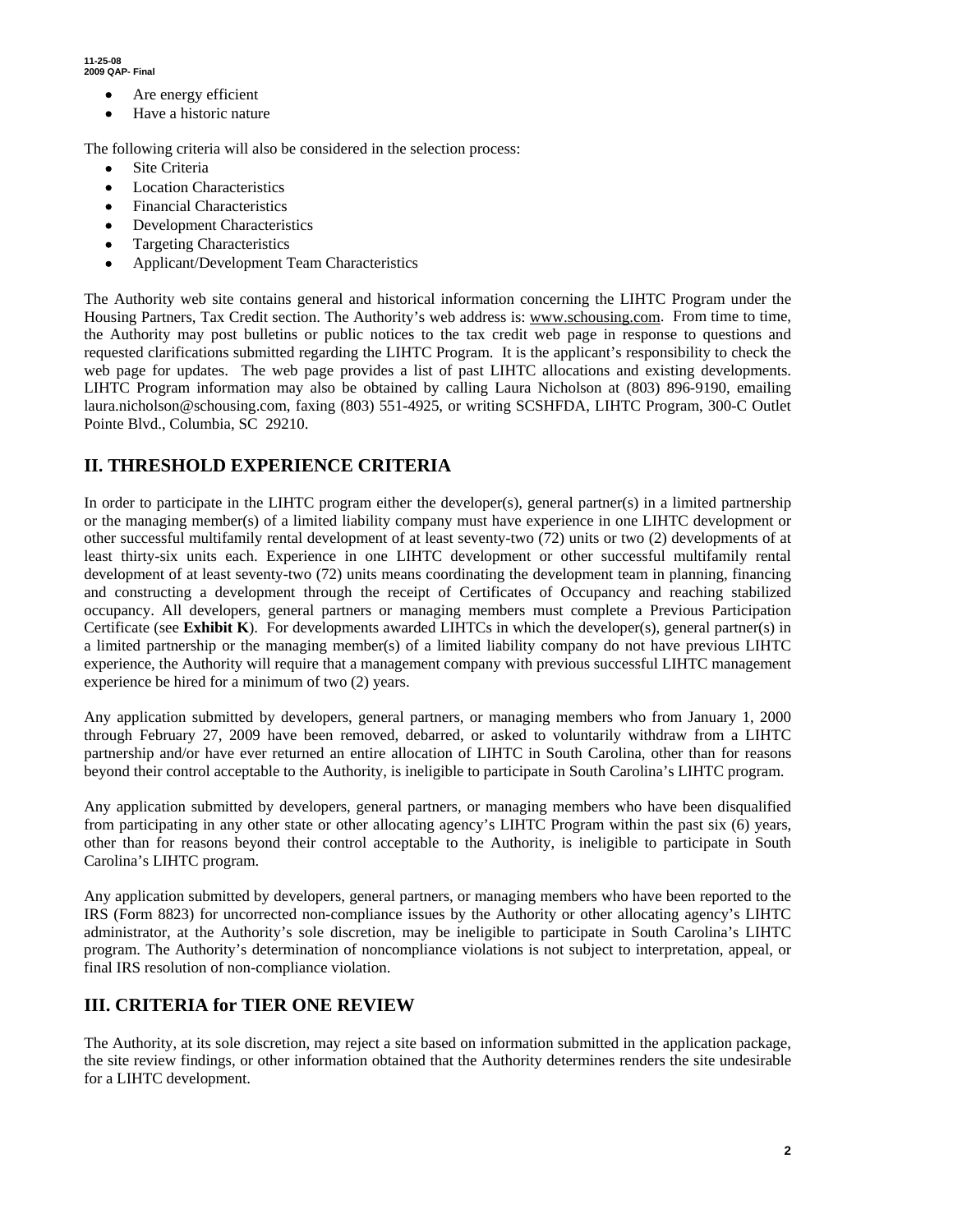### **1. Positive Site Characteristics**:

**a)** Points will be awarded as listed below for services located within two (2) miles by accessible public paved road, to no fewer than five (5) services which are appropriate to the proposed tenant population. All developments **must** obtain a minimum of twelve (12) points from section (a) Positive Site Characteristics to avoid disqualification. Only one (1) of each service type will be counted for points.

### **3 Point Services**

Full Service Grocery Store Police Station Fire Station Pharmacy / Drug Store

#### **2 Point Services**

Convenience Store/Gas Station Hospital Doctor's Office (General practitioners only) Restaurant Public Library (No School Libraries accepted)

### **1 Point Services**

Public Schools (family developments only) Senior Activity Center (older persons/elderly developments only) Public Transportation Public Park/ Playgrounds/ Public Recreation Center **12 pts min.**

- **b**) Site is relatively flat with entrance(s) at or above access road grade with negligible water runoff from adjacent properties. **2 pts**
- **c)** Site is compatible with the surrounding land. Surrounding area is defined as within one-quarter (1/4) mile of the subject property. This means the site and multifamily development are compatible with the existing land use pattern. The surrounding area should be residential or an appropriate mix of commercial uses, appropriate to the targeted tenants, and residential uses, single and/or multifamily housing. **2 pts**
- **d)** Water and Sewer utility tie-ins are accessible and within 300 feet of the proposed site. Evidence of such must be verified by a letter from the City/County official or utility provider. **3 pts**
- **e)** Sites located in a Community Revitalization Development Plan (CRDP) area. The CRDP must have been adopted not later than January 1, 2009. Evidence of such must be verified in writing by a City/County official. The proposed development must be part of an existing and ongoing revitalization of the area. **1 pt**
- **f)** Points will be awarded to sites based on the following:
	- Sites where the condition of other residential and commercial properties are in good physical condition; real estate growth and development are present and the overall area is strong and stable; general improvements are taking place within the immediate vicinity. **3 pts**
	- Sites where the surrounding area is in decline and the area's overall real estate market is depressed. **1 pt 1**
	- Sites where unoccupied or unsecured buildings or housing is present or where there may be safety concerns or issues. **0 pts 0 pts**

**For the detrimental characteristics below, the Authority defines its determination of distance as the shortest distance, in a straight line, from the closest site boundary line to the detrimental site characteristic.** 

- **2.** The following **Detrimental Development Characteristics** are **not allowed for any development site**. This list is not all inclusive and may be expanded:
	- **a)** Applications proposing an existing development to be subdivided into two (2) or more developments;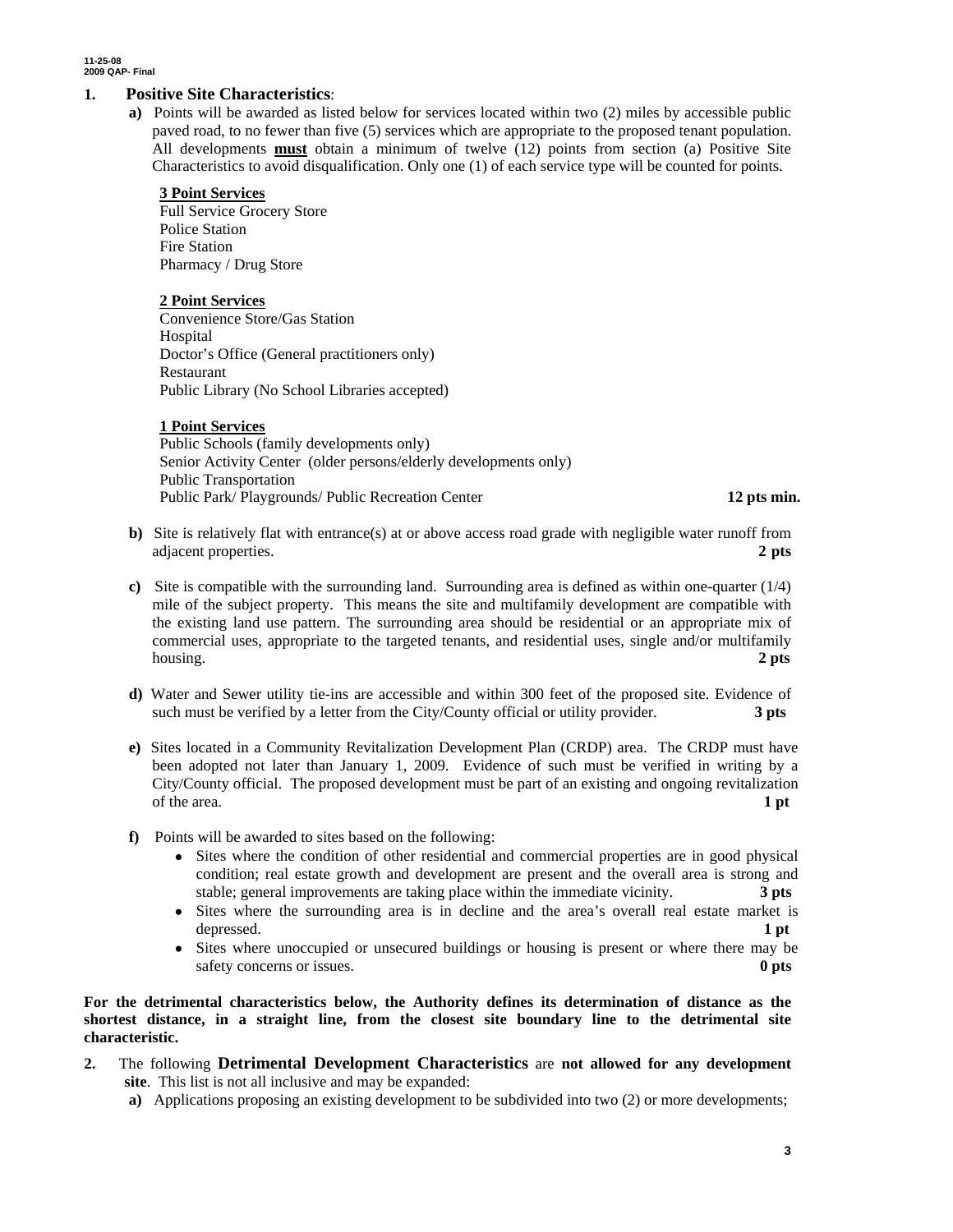- **b)** Applications proposing developments for the same tenant populations within the same defined market area of existing Authority funded developments (tax credit, tax exempt bonds, etc.) that have a history of vacancy rates greater than ten percent (10%). Vacancy rates will be determined by using the second and fourth quarter vacancy rates reported by the property management for an existing development's previous year's operations. The Authority will make exceptions to the above requirement if the Authority determines, in its sole discretion, that the reason for the existing development having a history of vacancy rates greater than ten percent (10%) is not an issue of an "existing market" for the tenant population, but other characteristics that may or may not be resolvable (e.g. location, physical appearance, etc.);
- **c)** Applications proposing scattered site developments that are not, in the Authority's determination, within the same primary market area and/or county boundaries.
- **3. Each site will be assessed for Detrimental Site Characteristics. There is no limit to the negative points a site may accumulate.**

#### **Three (3) points per item will be deducted for the following:**

- **a)** Sites within five hundred (500) feet of an easement containing an electric substation, whether it is active or inactive;
- **b)** New construction sites where any portion contains or permits any easements for overhead electric power lines, regardless of voltage, and/or such electric power lines encumber the proposed site with the exception of the outside perimeter of the site for the distribution of electric service for other unrelated properties. A development proposing to bury all power lines will be exempt from this detrimental determination if documentation is provided from the utility provider stating that all power lines will be underground.
- **c)** Sites where a portion of any building is located within the fall distance of any pole, tower or support structure of a high voltage transmission power line, communications transmission tower, microwave relay dish or tower, or commercial satellite dish (radio, TV cable, etc.). For field analysis, the Authority will use tower height as the fall distance. For the purpose of the QAP, a high voltage electric transmission line is a power line that carries a nominal voltage level greater than 60KV (sixty kilovolts);
- **d)** Sites where a nearby active railroad causes excessive noise and vibration. At the Tier One application submission, an Applicant submitting a proposed development within five hundred (500) feet of an active, in use railroad(s) is required to submit, from a qualified professional, an objective third party noise study that addresses the impact of the nearby railroad, specifically the frequency, noise levels, and shock vibrations levels, on the proposed development. The study must not be older than two (2) years prior to the Tier One submission date and must adhere to the U. S. Department of Housing and Urban Development (the "HUD") environmental criteria and standard for noise abatement regulation, which states the maximum acceptable day/night average decibel level of sixty-five (65) dBA for exterior noise, along with any other analysis deemed pertinent to the noise study and its conclusion. The study must state the average decibel level on the site is less than sixty-five (65) dBA and must support the placement of the development on the proposed site. Those sites where exterior noise is sixty-five (65) dBA and above but not exceeding seventy-five (75) dBA may be submitted; however, a noise mitigation plan must also be submitted. The mitigation plan must specifically state what measures will be used to reduce the noise levels at the site and the noise study must indicate that the measures to be used will bring the unacceptable noise level at the site down to the acceptable noise level of less than sixty-five (65) dBA. The Authority, in its sole discretion, may approve or reject the site regardless of the conclusions reported in the study;
- **e)** Sites where the Authority determines the slope/terrain is not acceptable for development;
- **f)** Sites where existing wetlands, natural, or man-made attributes could have a substantially negative effect on the development (e.g. 100 year flood plain, streams, ravines, drainage, waterways, etc.);
- **g)** Sites within one-half (1/2) mile of a treatment, storage, or disposal facility for hazardous wastes, a sewage treatment plant, an active or inactive solid waste disposal facility and/or solid waste transfer facility;
- **h)** Sites within one (1) mile of an operating hog/chicken/turkey farm or processing plant;
- **i)** Sites within one-half (1/2) mile of any prison or correctional facility;

### **Two (2) points per item will be deducted for the following:**

**a)** Sites within five hundred (500) feet of any type junkyard, salvage yard, trash heap, dump pile, or other eyesore as determined by the Authority;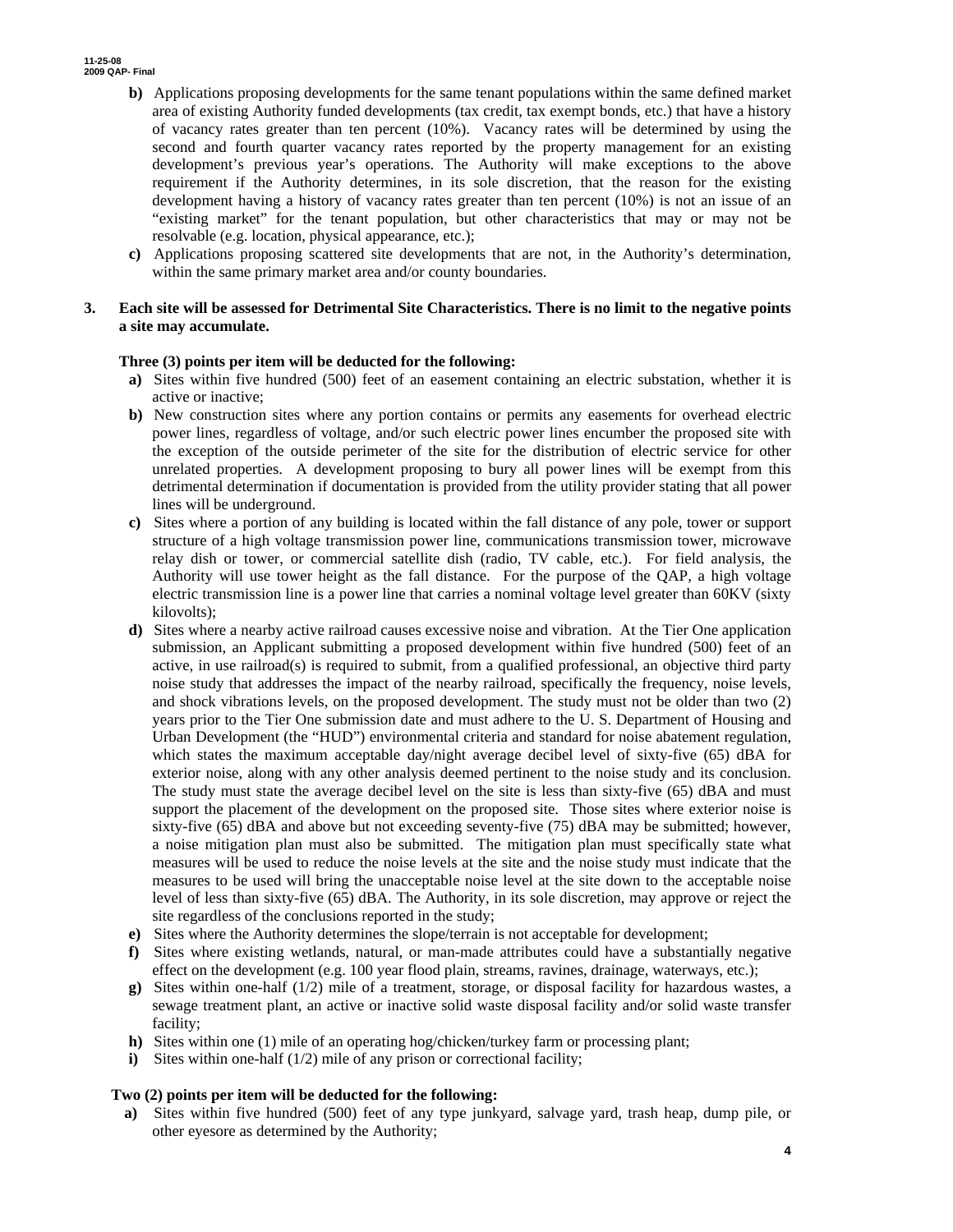- **b)** Sites within five hundred (500) feet of a pipeline(s) (excluding low pressure natural gas distribution lines, water and sewer lines);
- **c)** Sites within one-quarter (1/4) mile of adult video /entertainment clubs;
- **d**) Sites within one-quarter (1/4) mile of bars /night clubs;
- **e)** Sites within one-half (1/2) mile of an operating industrial plant.

### **4. Market Study Threshold Criteria**

Proposed developments must be economically viable proposals justified by the market study findings. The capture rate, market advantage, absorption/lease–up period and overall vacancy rate are critical components in the assessment.

- **a)** Developments with a minimum 10% market advantage. All development types must have a minimum 10% market advantage. Developments not meeting this mandatory requirement will be eliminated from funding consideration.
- **b**) Family developments with absorption/lease-up periods no longer than sixteen (16) months. Older persons and elderly developments with absorption/lease-up periods no longer than eighteen (18) months. Developments not meeting this mandatory requirement will be eliminated from funding consideration.
- **c)** Developments with an overall capture rate of 40% or more will be eliminated from funding consideration.
- **d)** Developments in any market areas where the overall LIHTC unit vacancy rate is ten percent (10%) or greater will be eliminated from funding consideration.

### **5. Tax Credit Development Experience**

Owners (which include individual(s), corporation(s), or in the case of a limited partnership, the general partners(s)) will receive points for previous development of successful LIHTC properties. The owner may include experience gained as an owner in another firm, but not as an employee of another firm. Experience in LIHTC development means coordinating the development team from the planning, financing and construction of a development through the receipt of Certificates of Occupancy and issuance of 8609s. Applicants **must have a current ownership interest** in the development(s) listed for points on **Exhibit K**. Experience will be awarded as follows:

| 1 LIHTC project          | 1 point  |
|--------------------------|----------|
| 2 LIHTC projects         | 2 points |
| 3 LIHTC projects         | 3 points |
| 4 LIHTC projects         | 4 points |
| 5 or more LIHTC projects | 5 points |

### **6. Complete Tier One Application**

Tier One applications submitted that are considered by the Authority to be complete, containing no missing documents. **2 pts 2** 

### **IV. CRITERIA for TIER TWO REVIEW**

### **DEVELOPMENT CHARACTERISTICS:**

### **Optional Development Design Criteria Points:**

This section allows developers to choose various optional design criteria to be included as part of the development. All developments **must** obtain a minimum of one hundred (100) points from this section to avoid disqualification. Although developments may choose to do more, the maximum number of points to be awarded from this section (items 1-29) is one hundred (100) points.

- **1.** Roof shingles must be architectural style and warranted for a minimum of thirty (30) years. **8 pts 2.** All units must have a balcony, sunroom, or patio. A sunroom must contain a minimum of three (3) window
- panels and have distinct architectural separation from the living room. **10 pts 3.** Curbing for paved areas throughout the development site including the parking areas. **5 pts**
- 
- **4.** Gazebo or covered picnic shelter in an appropriate location. (May not be selected for points if using this option as a recreation area for older persons under Mandatory Design Criteria, All Development Types,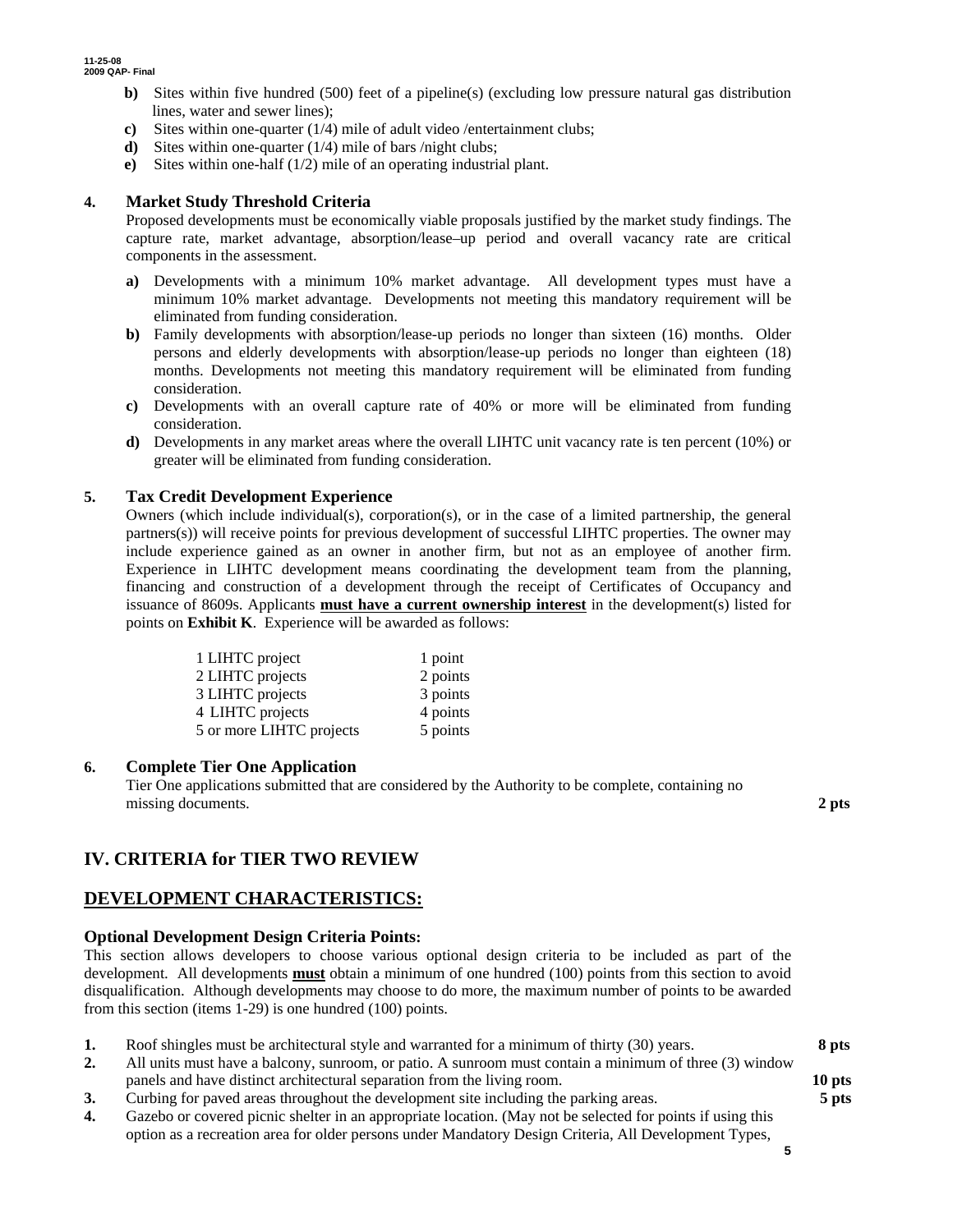| 11-25-08                                                                                                | 2009 QAP- Final                                                                                              |        |  |  |
|---------------------------------------------------------------------------------------------------------|--------------------------------------------------------------------------------------------------------------|--------|--|--|
|                                                                                                         | item 7.b)                                                                                                    | 3 pts  |  |  |
| 5.                                                                                                      | Gutter systems surrounding all residential buildings.                                                        | 5 pts  |  |  |
| 6.                                                                                                      | Irrigation/sprinkler system serving all landscaped areas.                                                    |        |  |  |
| 7.                                                                                                      | Underground utilities (gas/electric, cable and phone) throughout the development site.                       |        |  |  |
| 8.<br>Provide in the community room a minimum of two (2) current updated computer systems, manufactured |                                                                                                              |        |  |  |
| within the last 12 months, to include new computers, new printers, and a new scanner. The computers     |                                                                                                              |        |  |  |
|                                                                                                         | must be equipped with high speed Internet service (e.g. broadband or cable). It is expected that printer     |        |  |  |
|                                                                                                         | cartridges, computer supplies and ongoing maintenance of the computers and systems will be furnished as      |        |  |  |
|                                                                                                         | part of receiving these points.                                                                              | 3 pts  |  |  |
| 9.                                                                                                      | Each unit must have an Energy Star ceiling fan with light fixture in the living room and an Energy Star      |        |  |  |
|                                                                                                         | overhead light fixture in each bedroom. All ceiling fans and overhead lights must connect to wall switches.  | 5 pts  |  |  |
| 10.                                                                                                     | Full size Energy Star refrigerator, with ice maker, having a minimum size of eighteen (18) cubic feet. (May  |        |  |  |
|                                                                                                         | not be selected for points if also selecting #29)                                                            | 5 pts  |  |  |
| 11.                                                                                                     | All units pre-wired for high speed (broadband) Internet hook-up with at least one (1) centrally              |        |  |  |
|                                                                                                         | located connection port and connection ports in all bedrooms or wireless computer network.                   | 3 pts  |  |  |
| 12.                                                                                                     | Over the range mounted microwave oven, with re-circulating fan, in all units.                                | 4 pts  |  |  |
| 13.                                                                                                     | All units must have a Range Queen or comparable extinguishing system over the stove;                         | 2 pts  |  |  |
| 14.                                                                                                     | All units must have element temperature control plates on each stove burner (e.g. Safe-T-element, etc).      | 5 pts  |  |  |
| 15.                                                                                                     | A minimum square footage per unit based on the number of bedrooms per unit specified as follows. To          |        |  |  |
|                                                                                                         | qualify, all of the units must meet the minimum square footage per unit. The Authority considers the         |        |  |  |
|                                                                                                         | square footage of an individual unit to be the usable living space measured from the interior wall to        |        |  |  |
|                                                                                                         | interior wall.                                                                                               | 20 pts |  |  |
|                                                                                                         | Bedrooms per Unit<br>Minimum Sq. Ft. per Unit                                                                |        |  |  |
|                                                                                                         | 700<br>One                                                                                                   |        |  |  |
|                                                                                                         | 850<br>Two                                                                                                   |        |  |  |
|                                                                                                         | Three<br>1,000                                                                                               |        |  |  |
|                                                                                                         | Four<br>1,150                                                                                                |        |  |  |
| 16.                                                                                                     | Providing bathrooms per unit based on the number of bedrooms according to the following. To qualify,         |        |  |  |
|                                                                                                         | all the units must provide the minimum number of bathrooms as specified.                                     | 20 pts |  |  |
|                                                                                                         | Bedrooms per Unit<br><b>Bathrooms</b> per Unit                                                               |        |  |  |
|                                                                                                         | One<br>One                                                                                                   |        |  |  |
|                                                                                                         | Two<br>Two                                                                                                   |        |  |  |
|                                                                                                         | Three<br>Two                                                                                                 |        |  |  |
|                                                                                                         | Two and one-half<br>Four                                                                                     |        |  |  |
| 17.                                                                                                     | A minimum six (6) camera video security system with four (4) cameras monitoring the exterior site and        |        |  |  |
|                                                                                                         | two (2) monitoring the manager's office and community center.                                                | 7 pts  |  |  |
| 18.                                                                                                     | One (1) rental unit reserved for a security officer.                                                         | 5 pts  |  |  |
|                                                                                                         |                                                                                                              |        |  |  |
|                                                                                                         | The following items are for rehabilitation developments only:                                                |        |  |  |
| 19.                                                                                                     | Replace any one (1) of the following major components: HVAC, Plumbing, or Electrical. The Physical           |        |  |  |
|                                                                                                         | Needs Assessment must support a need for the replacement of the component.                                   | 10 pts |  |  |
| 20.                                                                                                     | Install Energy Star rated dishwasher in all units. (May not be selected for points if also selecting #29)    | 3 pts  |  |  |
| 21.                                                                                                     | Install overhead Energy Star light fixture connected to a wall switch in the living room and all bedrooms.   | 3 pts  |  |  |
| 22.                                                                                                     | Provide one and one-half (1.5) bathrooms in all units with two (2) or more bedrooms. (May not be selected    |        |  |  |
|                                                                                                         | for points if also selecting $#16$ )                                                                         | 10 pts |  |  |
| 23.                                                                                                     | Minimum bedroom size for all bedrooms in each unit is $10'x10'$ . The minimum bedroom square footage         |        |  |  |
|                                                                                                         |                                                                                                              |        |  |  |
| 24.                                                                                                     | excludes the closet space.                                                                                   | 5 pts  |  |  |
|                                                                                                         | Provide a minimum 1200 square foot community building. The square footage counted towards this total         |        |  |  |
|                                                                                                         | may include a leasing office, an equipped exercise room, and an equipped computer center. Laundry rooms      |        |  |  |
|                                                                                                         | and storage/maintenance rooms will not be counted as part of the 1200 square foot minimum.                   | 10 pts |  |  |
| 25.                                                                                                     | Washer/dryer hookups in all units.                                                                           | 5 pts  |  |  |
| 26.                                                                                                     | Energy Star rated windows in all units.                                                                      | 8 pts  |  |  |
| 27.                                                                                                     | Energy Star rated HVAC systems (13 SEER or greater) in all units.                                            | 10 pts |  |  |
| 28.                                                                                                     | Energy Star rated lighting in all common area corridors, stairwells, and the community room.                 | 5 pts  |  |  |
| 29.                                                                                                     | In all units, existing appliances replaced with a full size Energy Star refrigerator, with ice maker, having |        |  |  |
|                                                                                                         | a minimum size of eighteen (18) cubic feet; and an Energy Star rated dishwasher; and an Energy Star rated    |        |  |  |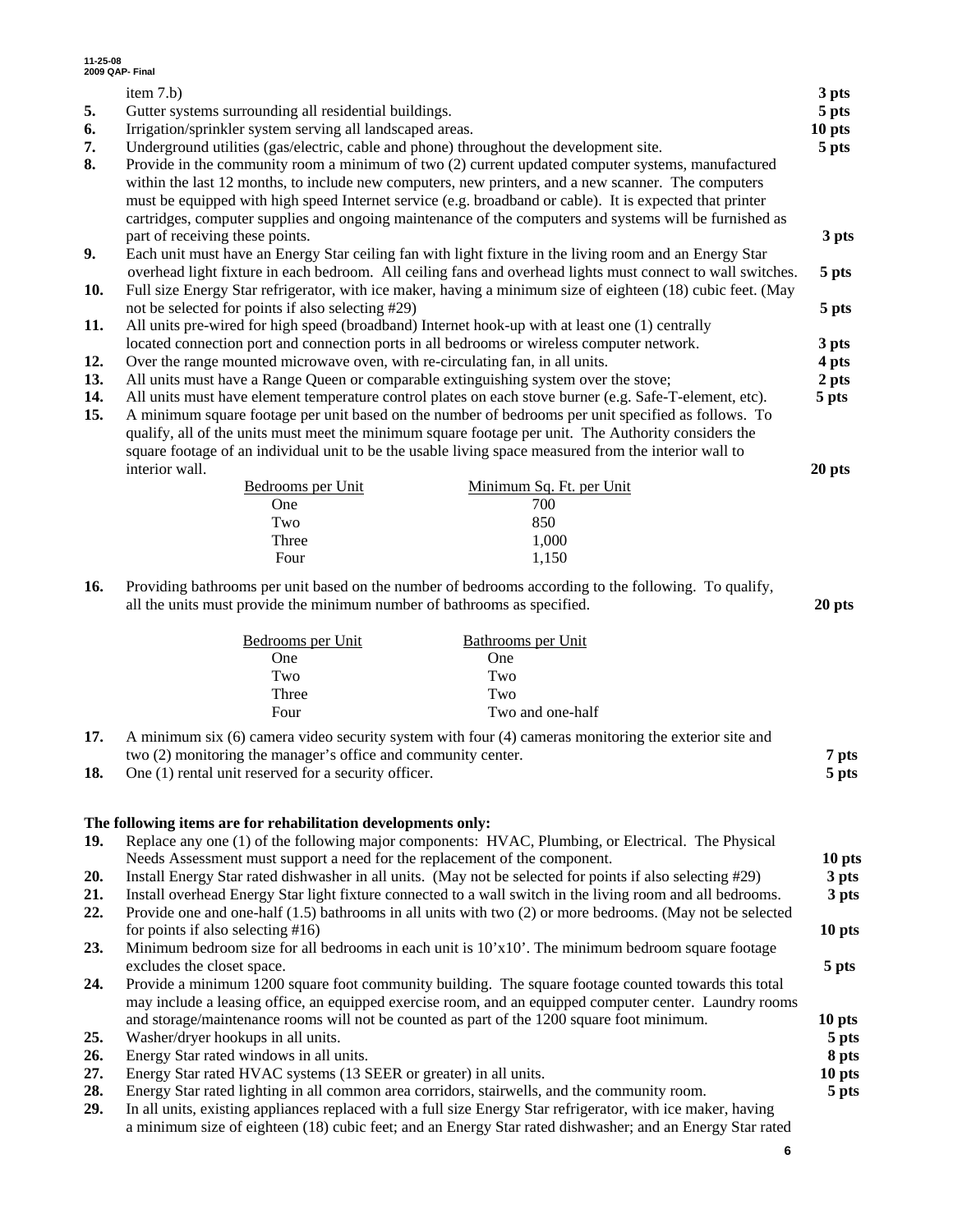hot water heater with an energy factor greater than 0.61. **10 pts 10 pts** 

### **Development Criteria Points:**

|    |                                        | 5 pts                                                                                                                                                                                                                                                                                                                                                                                                                                                                                                                                |
|----|----------------------------------------|--------------------------------------------------------------------------------------------------------------------------------------------------------------------------------------------------------------------------------------------------------------------------------------------------------------------------------------------------------------------------------------------------------------------------------------------------------------------------------------------------------------------------------------|
|    |                                        | 3 pts                                                                                                                                                                                                                                                                                                                                                                                                                                                                                                                                |
|    |                                        |                                                                                                                                                                                                                                                                                                                                                                                                                                                                                                                                      |
|    |                                        | 5 pts                                                                                                                                                                                                                                                                                                                                                                                                                                                                                                                                |
| b) |                                        |                                                                                                                                                                                                                                                                                                                                                                                                                                                                                                                                      |
|    | least .044 mils; or full fiber cement. | 3 pts                                                                                                                                                                                                                                                                                                                                                                                                                                                                                                                                |
| C) |                                        | $1$ pt                                                                                                                                                                                                                                                                                                                                                                                                                                                                                                                               |
|    |                                        | Development size (choose only one):<br>a) Developments at or below (72) total units.<br>b) Developments above (72) units but at or below (96) total units.<br>Durable construction, with respect to each building, one of the following applies (choose only one):<br>a) Brick/stone veneer (100%), OR brick/stone veneer (40%) and remaining exterior fiber cement.<br>Brick/stone veneer (40%) and remaining exterior siding to be vinyl siding with a thickness of at<br>Full vinyl siding with thickness of at least 0.044 mils. |

## **TARGETING CHARACTERISTICS:**

| Developments that elect to both rent and income restrict up to twenty-five percent $(25%)$ of the total units |              |
|---------------------------------------------------------------------------------------------------------------|--------------|
| to 50% AMI tenants, for the entire term of the LIHTC compliance period. Points will be awarded on a           |              |
| sliding scale rounded to two decimal places.                                                                  | $0 - 25$ pts |
| Developments that elect to serve individuals on waiting lists for public housing. To receive points, the      |              |
| Applicant must include in their marketing plan a description of outreach, marketing and advertising           |              |

- methods used to attract individuals on public housing waiting lists as well as evidence that the public housing agencies have been contacted (i.e. copy of the certified letter sent to the PHA). Applicants must not use minimum income criteria to reject Section 8 Housing Choice Voucher Participants when their income reflects that they can pay their portion of the rent. The site's minimum income needed for a household to pay the rent on the unit will be based on the actual amount that the Section 8 Housing Choice Voucher Participants would have to pay after the subsidy rather than the entire rent on the unit. **2 pts**
- **3.** Points will be given to developments that: **a)** Submit an acceptable Conversion Agreement, and other documentation as required, that provides for tenant ownership at the end of the initial fifteen (15) year compliance period. In order to receive points, the Applicant must submit a conversion plan as well as other required documentation that includes but is not limited to a detailed timeline outlining how the tenants will become homeowners. The conversion plan must include all homebuyer counseling programs to be provided along with the financial procedure that will be used to transfer the rental units into homeownership. The Applicant must execute a Conversion Agreement providing that the units will be converted to tenant ownership at the end of fifteen (15) years; OR **5 pts b)** Voluntarily extend the thirty- year compliance period for an additional five- year term. **10 pts**
- **4.** Points will be given to developments designating rental housing for specific tenant populations as outlined in this section. In order to be considered for these points, the development/units must be designed and equipped to serve the needs of the designated tenant population. Such design and equipment must be in addition to the minimum design requirements necessary to comply with state and federally mandated accessibility requirements and must be fully described in the application. A Marketing Plan must be submitted with the Tier Two application to receive these points. Choose only one (1) of the following: **5 pts**
	- **a)** One hundred percent (100%) of the development is designed for individuals or families with children. To receive these points at least twenty-five percent **(25%)** of the low-income units must contain three (3) or more bedrooms.
	- **b)** At least eighty percent **(80%)** of the units are designed, equipped and occupied by older person(s) fifty-five years of age or older. The remaining twenty percent (**20%)** of units must be designed, equipped, and occupied by special needs populations. All new construction developments are limited to one (1) or two (2) bedroom units*.* All new construction developments, greater than a one (1) story structure must be accessible to all additional stories by elevators. Acquisition with rehabilitation developments more than one (1) story must provide evidence that existing elevators have received regular maintenance and are in good working condition as of the Tier Two application submittal date to service all upper level rental units. Those developments without existing elevators will be required to install elevators. Developments designating 100% of the units for persons 55 or older are eligible for these points.
	- **c)** At a minimum, (10%) of the total units are set-aside for disabled and special needs tenants. Developments seeking points under this criterion should include a letter from the appropriate disability agency regarding the need for these units.

**7**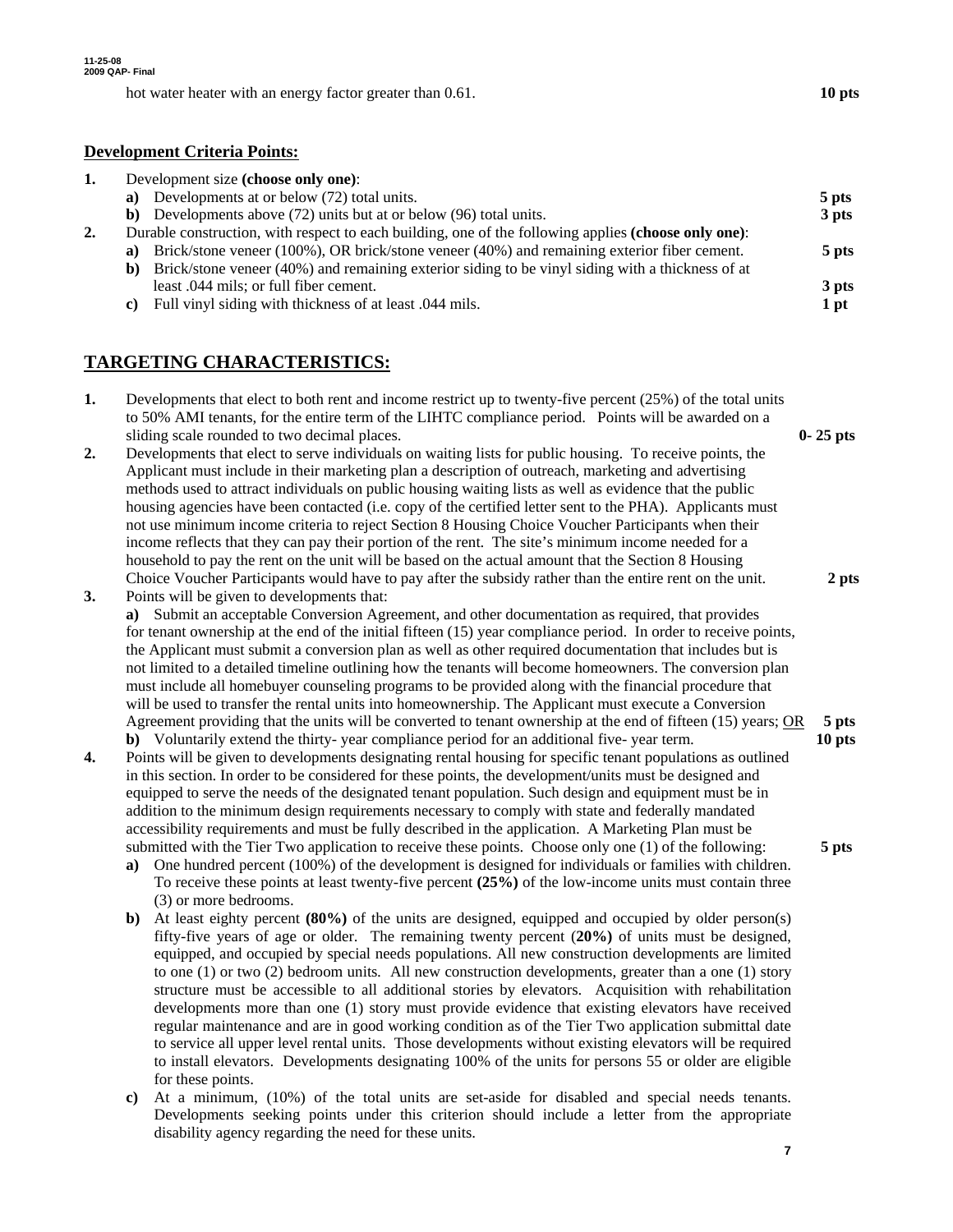## **FINANCIAL CHARACTERISTICS:**

Developments will be assessed negative points when costs are determined to be higher than typically warranted. Developments receiving negative points will be reviewed by the Authority's construction consultant. If, based on the consultant's review, the development costs are found to be reasonable and can be substantiated then negative points will not be assessed. The Authority will apply cost standards for Eligible Basis per Heated Square Foot (EBHSF) as identified below based on the group average for each type of development submitted in the Tier II funding cycle. Developments with EBHSF exceeding 3.0 standard deviations above the group average will be disqualified. The Authority will use discretion in determining the groups for comparison.

| EBHSF greater than 1.0 standard deviation above the group average:  | $-5$ pts  |
|---------------------------------------------------------------------|-----------|
| EBHSF greater than 2.0 standard deviations above the group average: | $-10$ pts |

### **Complete Tier Two Applications:**

Tier Two applications submitted that are considered by the Authority to be complete, containing no missing documents. **3 pts** 

### **Authority Discretion and Tie Breaker Criteria:**

**The following factors will be used in the order they are listed to break a tie. If a tie is broken using the first factor then the other factors will not be applied and so on.** 

- **1.** Developments with the highest site scores from Tier One.
- **2.** Developments, based on the Authority's discretion, deemed to have the greatest benefit to the community, the tenants to be served, and best meeting the Authority's goals.
- **3.** Developments located in a Qualified Census Tract (QCT) that contribute to a concerted Community Revitalization Development Plan (CRDP). The plan must be included with the Tier One application.

### **V. MANDATORY DESIGN CRITERIA**

The following mandatory design criteria **must be** included in the development design:

### **For ALL Development Types:**

- **1.** Window coverings for each window, including glass doors, must be installed. Metal blinds are not permitted.
- **2.** All kitchen and bathroom interior cabinets must be solid wood or wood/plastic veneer products with dual slide tracks on drawers.
- **3.** All entry doors must be steel or fiberglass doors that are insulated, paneled, and have a peephole.
- **4.** Sidewalk access to all parking spaces.
- **5.** All bedroom closet doors must be side hinged (no bi-fold doors).
- **6.** The front and side areas within twenty (20) feet of all buildings must be fully landscaped. Landscaping may incorporate sod and drought resistant plants and shrubs, etc. Only the back of the buildings may be seeded.
- **7.** A recreation area suitable for proposed tenant targeting:
	- **a)** For family developments (i) Playground for children located away from automobile traffic patterns with commercial quality play equipment and at least one permanently anchored, weather resistant bench, with a back, or (ii) an exercise room with a minimum of three nautilus-type work-out machines (this room's square footage may be included in the minimum 1,200 sq. ft. community building);
	- **b)** For older persons developments  $-$  (i) An exercise room with a minimum of three (3) nautilus type work-out machines (this room's square footage may be included in the minimum 1,200 sq. ft. community building), or (ii) a minimum of one gazebo, with seating, equipped with an Energy Star ceiling fan with light fixture.
- **8.** A development sign at the entrance to the complex.
- **9.** Exterior Energy Star rated lighting at all entry doors including individual apartment units, community buildings, common areas within the building(s), and parking areas.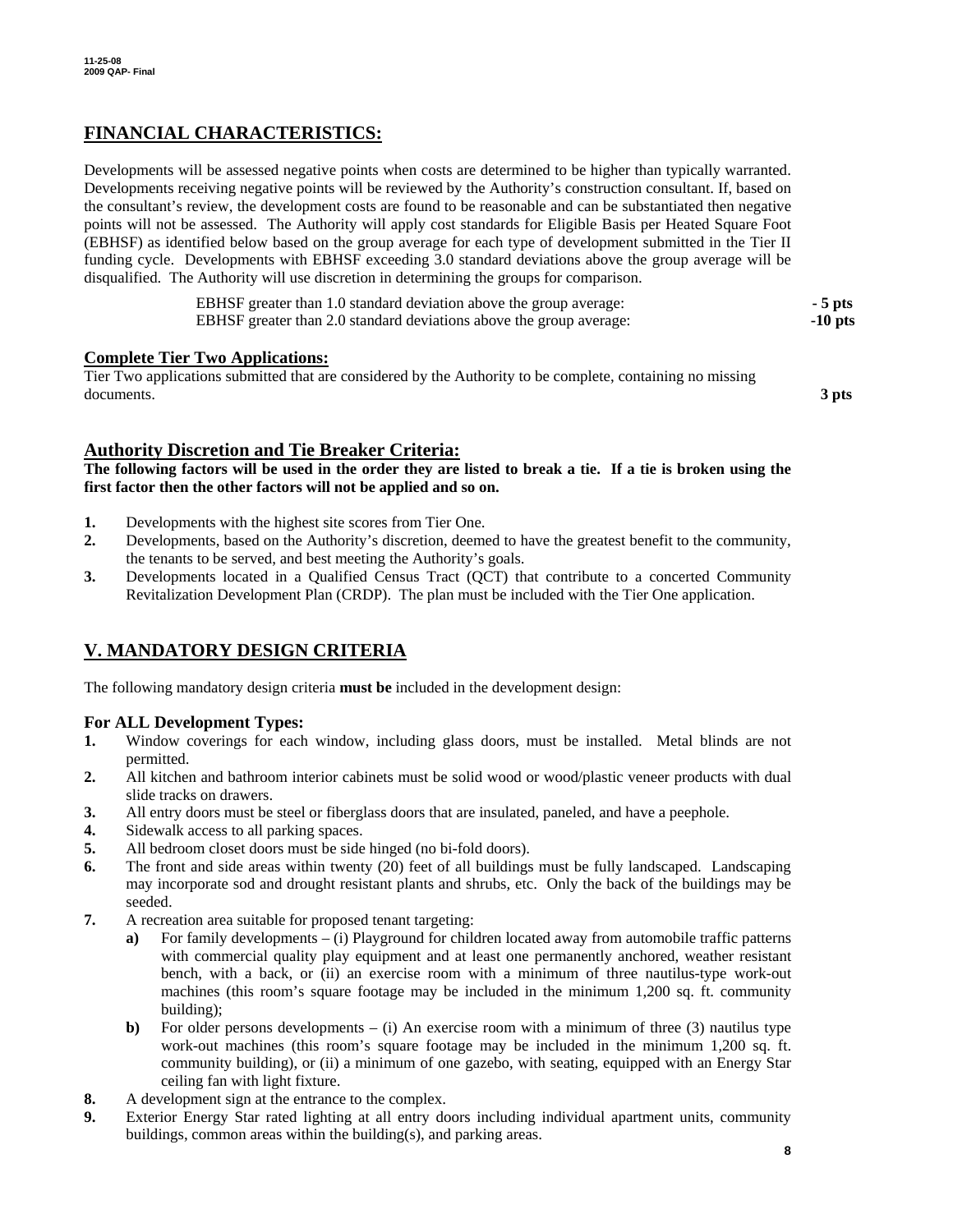#### **11-25-08 2009 QAP- Final**

- **10.** Enclosed trash dumpsters and/or compactors. The dumpster must be enclosed by solid fencing on at least three sides. The pad and approach pad to the dumpster must be concrete and not asphalt.
- **11.** Anti-fungal shingles with a minimum 25-year warranty.
- **12.** The following appliances must be provided in each unit: (a) Stove with exhaust fan; (b) Full sized Energy Star rated refrigerator-freezer, with ice maker, having a minimum size of fourteen (14) cubic feet.
- **13.** At least thirteen (13) SEER HVAC units must be installed. If the Physical Needs Assessment, completed for a rehabilitation development, does not recommend replacement of existing HVAC units in the development, this mandatory criterion is waived. However, any replacement HVAC units installed in the development must be at least thirteen (13) SEER.
- **14.** A laundry facility containing: (a) at least one (1) commercial washer and one (1) commercial dryer per twenty-four (24) units; and (b) adequate seating and at least one (1) table for folding clothes. For developments containing more than one hundred (100) rental units that also provide washer and dryer hookups in all units, a minimum of one (1) commercial washer and one (1) commercial dryer per thirtytwo (32) units is required. Single family detached unit, townhouse, or duplex developments must provide a washer and dryer hookup in every unit. Developments providing washers and dryers in all rental units are not required to provide a laundry facility.
- **15.** Attic insulation rated at R-38 or higher.

### **For ALL New Construction Developments:**

- **1.** All units must be equipped with an Energy Star rated dishwasher and an Energy Star rated hot water heater with an energy factor greater than 0.61.
- **2.** All units must have Energy Star rated windows.
- **3.** All units must have an Energy Star rated HVAC system.
- **4.** Energy Star rated lighting must be in all common area corridors, stairwells, and the community room.
- **5.** Washer/dryer hookups in all units.
- **6.** All units must have an overhead Energy Star light fixture connected to a wall switch in each bedroom and living room.
- **7.** A minimum 1200 square foot community building. The square footage counted towards this total may include a leasing office, an equipped exercise room, and an equipped computer center. Laundry rooms and storage/maintenance rooms will not be counted as part of the 1200 square foot minimum. For developments proposing the second phase of a previously completed contiguous tax credit development, the requirement for an additional 1200 square foot community building is waived. However, it is required that laundry facilities be provided to the new phase and must be constructed on the site of the proposed phase. The mandatory laundry facility requirements under Section V. Mandatory Design Criteria, item 14 must be met.
- **8.** All units pre-wired for cable television hook-ups in the living room and one (1) per bedroom.
- **9.** Units with three (3) or more bedrooms must have a minimum of two (2) full bathrooms.
- **10.** The minimum bedroom size for the primary bedroom in each unit must be at least 10'x12'. All other bedrooms must be a minimum 10'x11'. The minimum bedroom square footage excludes the closet space.
- **11.** All older persons (55+ years) and elderly developments will be one-story structures, or if greater than one story, all stories will be accessible by elevators.

### **For ALL Single Family, Townhouse, and Duplex Developments:**

- **1.** All detached single family homes must contain a minimum of three (3) bedrooms and two (2) full bathrooms.
- **2.** All townhouses must contain a minimum of two (2) bedrooms and one and one-half bathrooms. At a minimum, a half bathroom must be located on the first floor.
- **3.** All duplexes must contain a minimum of two (2) bedrooms and one and one-half bathrooms.
- **4.** Developments must have concrete driveways, curbing at street and front entry walkways.
- **5.** Developments must have a washer and dryer hookup in each unit.

### **For ALL Rehabilitation Developments:**

Any of the following mandatory items (not to include repainting of the entire unit) replaced on or after January 1, 2005 are not required to be replaced as part of the rehabilitation.

- **1.** Replace and install new flooring in each unit. At a minimum, tile must be VCT or better.
- **2.** Entire unit (all rooms and ceilings) must be repainted.
- **3.** New bathroom fixtures must be installed to include the following: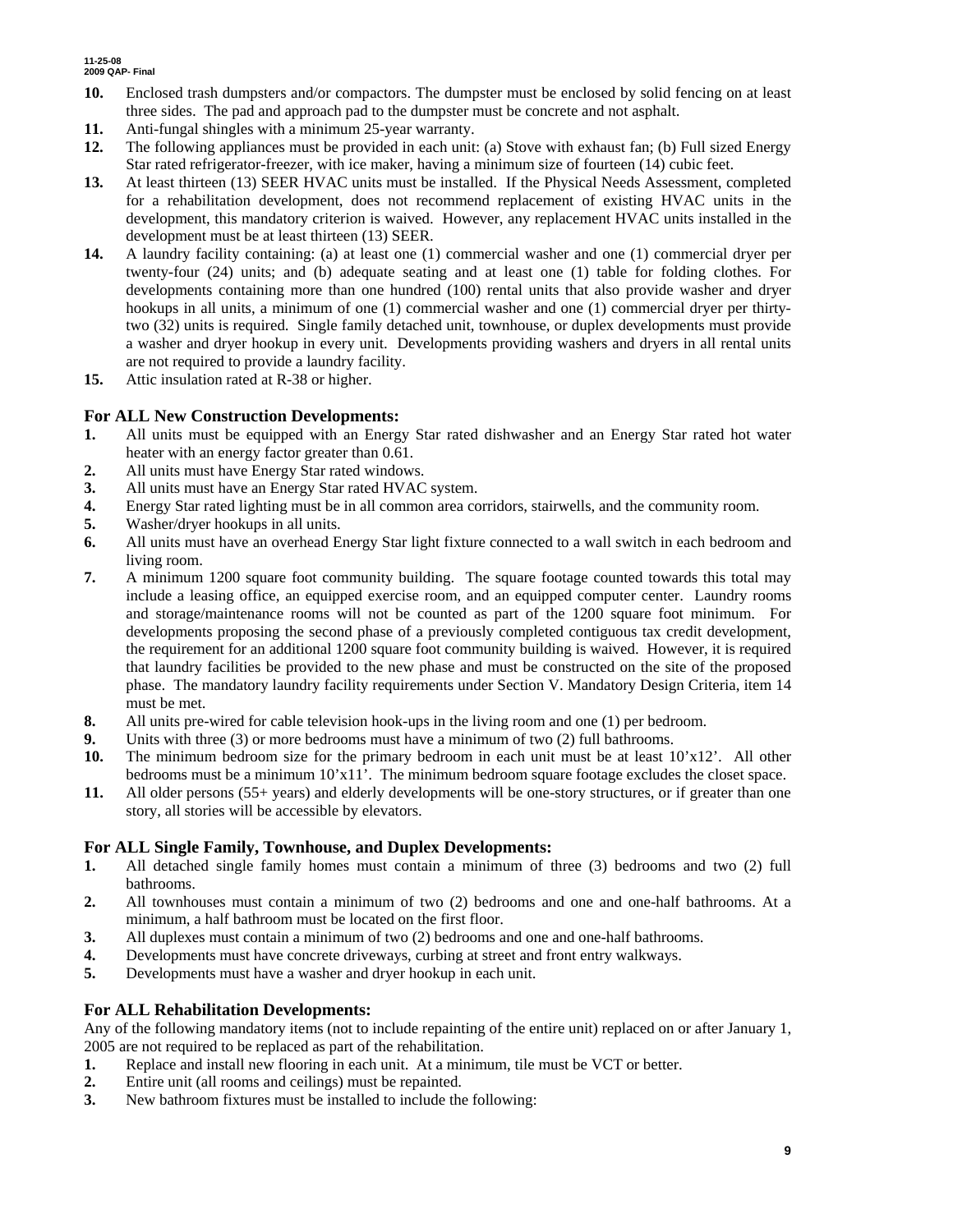**11-25-08 2009 QAP- Final** 

- **a)** New tub and new shower, re-glazing not allowed. Three piece surround insert is acceptable. All caulking must be replaced.
- **b)** Replace sink, vanity and plumbing fixtures with new. Vanity to include, at a minimum, a pull out drawer and/or storage area.
- **c)** New toilet.
- **d)** Install new re-circulating exhaust fan.
- **e)** Install new water supply valves.
- **4.** New kitchen fixtures must be installed to include the following:
	- **a)** Dual track sliding drawers.
	- **b)** New double sink and plumbing fixtures.
	- **c)** New stove with re-circulating exhaust fan.
	- **d)** New Energy Star rated refrigerator, with ice maker that is a minimum of 14 cubic feet.
	- **e)** Install new water supply valves.
- **5.** All entry doors must be steel or fiberglass doors that are insulated, paneled, and have a peephole.
- **6.** New Energy Star hot water heaters with an energy factor greater than 0.61.
- **7.** Replace all windows with insulated, double pane glass in either vinyl or aluminum framing.
- **8.** All units wired for high speed (broadband) Internet hook-up with at least one (1) centrally located connection port or wireless computer network. All wires to be hidden.
- **9.** Units with existing washer/dryer connections must replace and install new water supply fixtures and valves.
- **10.** All older persons (55+ years) and elderly acquisition/rehabilitation developments may have more than one-story, provided that existing elevators, receiving regular maintenance, are in good working condition as of the Tier Two Application submittal date and service all upper level rental units. Those developments without existing elevators will be required to install elevators.

## **For ALL Adaptive Reuse Developments:**

The definition of "adaptive reuse" is the conversion of an existing non-residential building(s) into a residential building(s). The architect must certify on **Exhibit G** that the development will meet the following requirements:

- **1.** A minimum of fifty percent (50%) of the square footage of each existing building(s) must be converted to residential use; and
- **2.** If additional buildings/units are constructed to provide additional space, the total square footage of the previously existing building(s) must constitute a minimum of fifty percent (50%) of the total square footage of the entire development.

# **VI. ADMINISTRATION OF THE QUALIFIED ALLOCATION PLAN**

The Authority reserves the right to resolve all conflicts, inconsistencies, or ambiguities, if any, in the QAP or that arise in administering, operating, or managing the reservation and/or allocation of the LIHTC Program. The Authority, at its sole discretion, reserves the right to allocate housing tax credits in a manner not in accordance with this QAP. At such time, or either a reasonable time thereafter, the Authority shall, as required by Section  $42(m)(1)(A)(iv)$  of the Code, provide a written explanation to the general public of its reasons for making such allocation. The Authority further reserves the right, at its sole discretion, to modify or waive, on a case-by-case basis, any provision of this QAP or the LIHTC Manual that is not required by the Code. In any case where compliance with the QAP or LIHTC manual produces unusual hardship or difficulty and the Code or regulations do not require the provision, the application of such provision may be waived in the Authority's sole discretion upon a showing of substantial need and any other evidence as requested by the Authority.

The Authority reserves the right to withhold the issuance of a Form 8609 for any development or building that is determined at the Authority's sole discretion **not to have been constructed in accordance with the representations** contained in the development descriptions and certified to in **Exhibit G** by the architect.

# **VII. AMENDMENTS TO THE QUALIFIED ALLOCATION PLAN**

The Authority reserves the right to amend the QAP or LIHTC Manual as needed for the purpose of clarification, ensuring compliance with the Code or regulations, or any change necessary to effect the spirit and intent of the LIHTC Program as determined in the sole discretion of the Authority. All amendments shall be fully effective and incorporated herein immediately. Amendments may reflect changes, additions, deletions, interpretations, or other matters necessary to comply with the Code or regulations. Amendments are not limited to, but may